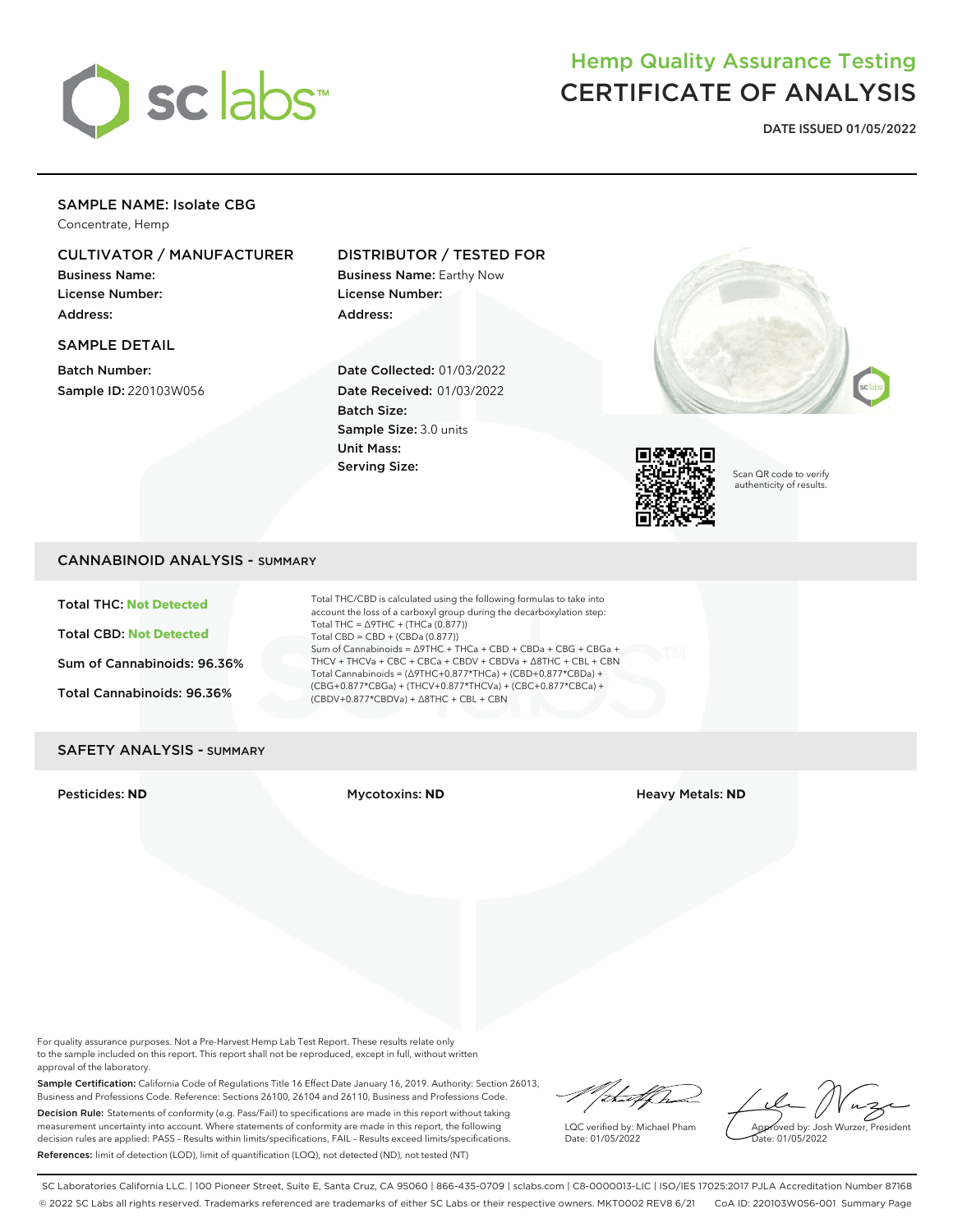# sc labs™

## Hemp Quality Assurance Testing CERTIFICATE OF ANALYSIS

**ISOLATE CBG | DATE ISSUED 01/05/2022**



Tested by high-performance liquid chromatography with diode-array detection (HPLC-DAD).

**Method:** QSP 1157 - Analysis of Cannabinoids by HPLC-DAD

TOTAL THC: **Not Detected**

Total THC (∆9THC+0.877\*THCa)

#### TOTAL CBD: **Not Detected**

Total CBD (CBD+0.877\*CBDa)

#### TOTAL CANNABINOIDS: 96.36%

Total Cannabinoids (Total THC) + (Total CBD) + (Total CBG) + (Total THCV) + (Total CBC) + (Total CBDV) + ∆8THC + CBL + CBN

#### TOTAL CBG: 95.378%

Total CBG (CBG+0.877\*CBGa)

TOTAL THCV: ND Total THCV (THCV+0.877\*THCVa)

TOTAL CBC: ND Total CBC (CBC+0.877\*CBCa)

TOTAL CBDV: ND Total CBDV (CBDV+0.877\*CBDVa)

## **Pesticide Analysis**

Pesticide and plant growth regulator analysis utilizing high-performance liquid chromatography-mass spectrometry (HPLC-MS) or gas chromatography-mass spectrometry (GC-MS).

\*GC-MS utilized where indicated.

**Method:** QSP 1212 - Analysis of Pesticides and Mycotoxins by LC-MS or QSP 1213 - Analysis of Pesticides by GC-MS



## **CANNABINOID TEST RESULTS -** 01/05/2022

| <b>COMPOUND</b>            | LOD/LOQ<br>(mg/g) | <b>MEASUREMENT</b><br><b>UNCERTAINTY (mg/g)</b> | <b>RESULT</b><br>(mg/g) | <b>RESULT</b><br>(%) |
|----------------------------|-------------------|-------------------------------------------------|-------------------------|----------------------|
| <b>CBG</b>                 | 0.06/0.19         | ±37.579                                         | 953.78                  | 95.378               |
| <b>CBN</b>                 | 0.1/0.3           | ±0.64                                           | 9.8                     | 0.98                 |
| Δ9THC                      | 0.06 / 0.26       | N/A                                             | <b>ND</b>               | <b>ND</b>            |
| $\triangle$ 8THC           | 0.1/0.4           | N/A                                             | <b>ND</b>               | <b>ND</b>            |
| <b>THCa</b>                | 0.05/0.14         | N/A                                             | <b>ND</b>               | <b>ND</b>            |
| <b>THCV</b>                | 0.1/0.2           | N/A                                             | <b>ND</b>               | <b>ND</b>            |
| <b>THCVa</b>               | 0.07 / 0.20       | N/A                                             | <b>ND</b>               | <b>ND</b>            |
| <b>CBD</b>                 | 0.07 / 0.29       | N/A                                             | <b>ND</b>               | <b>ND</b>            |
| <b>CBDa</b>                | 0.02 / 0.19       | N/A                                             | <b>ND</b>               | <b>ND</b>            |
| <b>CBDV</b>                | 0.04 / 0.15       | N/A                                             | <b>ND</b>               | <b>ND</b>            |
| <b>CBDVa</b>               | 0.03 / 0.53       | N/A                                             | <b>ND</b>               | <b>ND</b>            |
| <b>CBGa</b>                | 0.1 / 0.2         | N/A                                             | <b>ND</b>               | <b>ND</b>            |
| <b>CBL</b>                 | 0.06 / 0.24       | N/A                                             | <b>ND</b>               | <b>ND</b>            |
| <b>CBC</b>                 | 0.2 / 0.5         | N/A                                             | <b>ND</b>               | <b>ND</b>            |
| <b>CBCa</b>                | 0.07 / 0.28       | N/A                                             | <b>ND</b>               | <b>ND</b>            |
| <b>SUM OF CANNABINOIDS</b> |                   |                                                 | 963.6 mg/g              | 96.36%               |

#### **PESTICIDE TEST RESULTS -** 01/04/2022 **ND**

| <b>COMPOUND</b>   | LOD/LOQ<br>$(\mu g/g)$ | <b>MEASUREMENT</b><br>UNCERTAINTY (µg/g) | <b>RESULT</b><br>(µg/g) |
|-------------------|------------------------|------------------------------------------|-------------------------|
| Abamectin         | 0.03/0.10              | N/A                                      | <b>ND</b>               |
| Azoxystrobin      | 0.02 / 0.07            | N/A                                      | <b>ND</b>               |
| <b>Bifenazate</b> | 0.01 / 0.04            | N/A                                      | <b>ND</b>               |
| <b>Bifenthrin</b> | 0.02 / 0.05            | N/A                                      | <b>ND</b>               |
| <b>Boscalid</b>   | 0.03/0.09              | N/A                                      | <b>ND</b>               |
| Chlorpyrifos      | 0.02 / 0.06            | N/A                                      | <b>ND</b>               |
| Cypermethrin      | 0.11/0.32              | N/A                                      | <b>ND</b>               |
| Etoxazole         | 0.02 / 0.06            | N/A                                      | <b>ND</b>               |
| Hexythiazox       | 0.02 / 0.07            | N/A                                      | <b>ND</b>               |
| Imidacloprid      | 0.04 / 0.11            | N/A                                      | <b>ND</b>               |
| Malathion         | 0.03/0.09              | N/A                                      | <b>ND</b>               |
| Myclobutanil      | 0.03/0.09              | N/A                                      | <b>ND</b>               |
| Permethrin        | 0.04 / 0.12            | N/A                                      | <b>ND</b>               |

Continued on next page

SC Laboratories California LLC. | 100 Pioneer Street, Suite E, Santa Cruz, CA 95060 | 866-435-0709 | sclabs.com | C8-0000013-LIC | ISO/IES 17025:2017 PJLA Accreditation Number 87168 © 2022 SC Labs all rights reserved. Trademarks referenced are trademarks of either SC Labs or their respective owners. MKT0002 REV8 6/21 CoA ID: 220103W056-001 Page 2 of 3